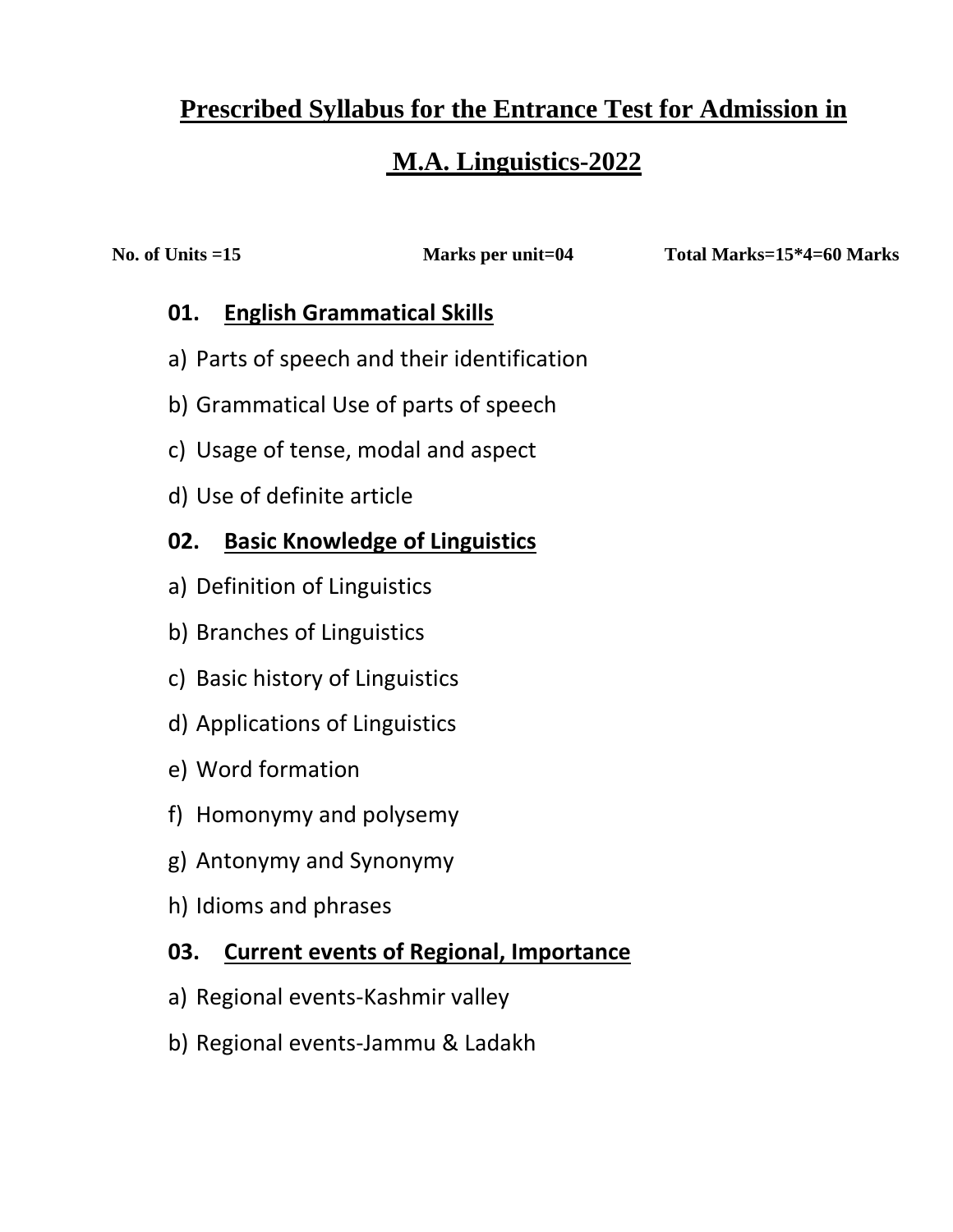### **04. Current events of National and International Importance**

- c) National events
- d) International events

### **05. History of Kashmir**

- a) Ancient Period
- b) Medieval Period
- c) ModernPeriodupto1947
- d) Eventsafter1947

## **06. Sociocultural and Political Profile of J&K**

- a) Ethnic composition
- b) Linguistic composition
- c) The constitution of J&K
- d) Cultural dimensions

### **07. Knowledge of Kashmiri language**

### **08. Basic knowledge of Kashmiri literature**

#### **09. General science**

- a) Physics(basics)
- b) Chemistry(basics)
- c) Zoology(basics)
- d) Botany(basics)